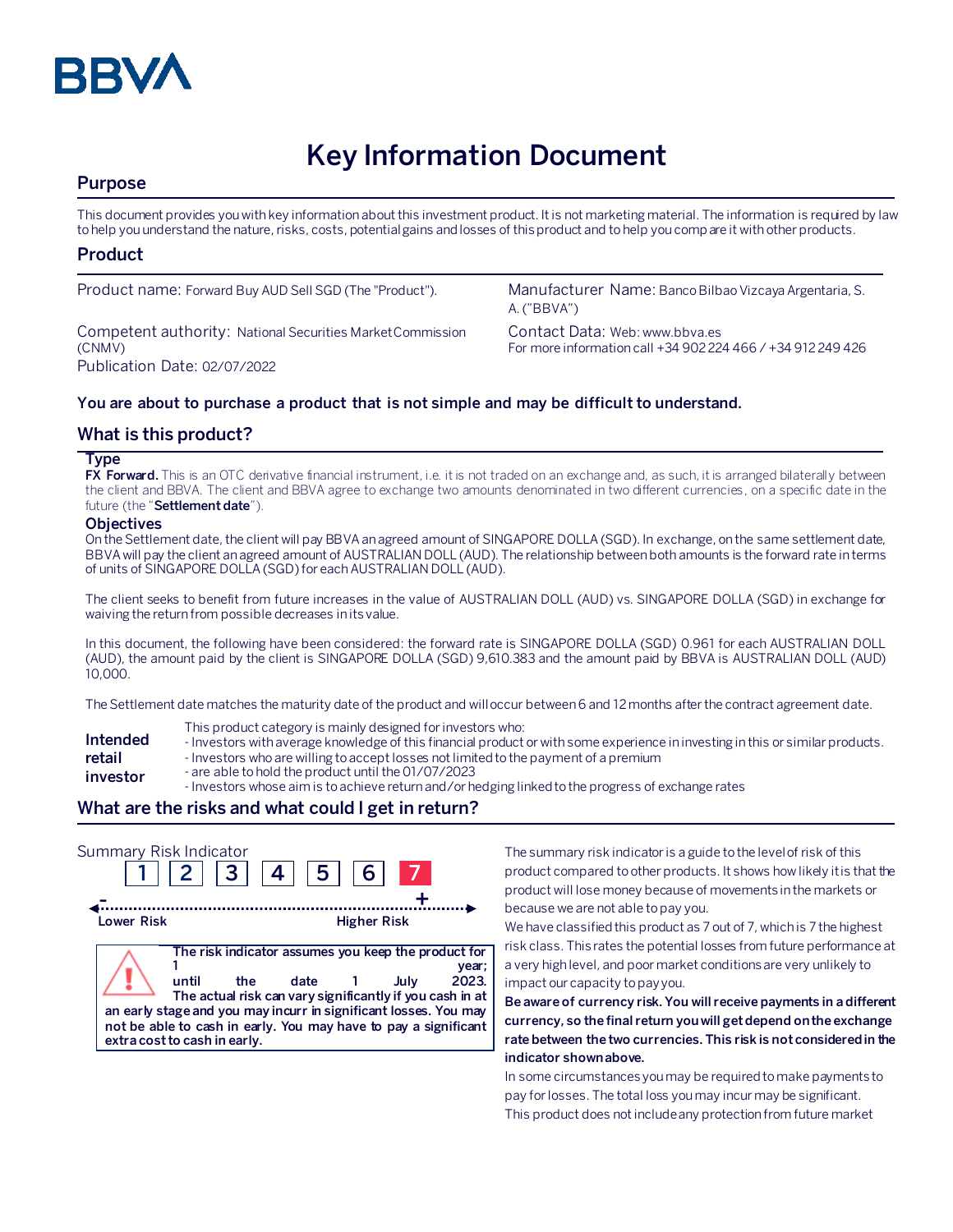## Performance Scenarios

Market developments in the future cannot be accurately predicted. The scenarios shown are only an indication of some of the p ossible outcomes based on recent returns. Actual returns could be lower.

| Nominal Amount AUD 15,000 |                                            |                       |  |  |  |
|---------------------------|--------------------------------------------|-----------------------|--|--|--|
| <b>Scenarios</b>          |                                            | 1 year final maturity |  |  |  |
| Stress scenario           | What you might get back or pay after costs | AUD -5.286            |  |  |  |
|                           | Loss over nominal amount each year         | $-35.24\%$            |  |  |  |
| Unfavourable<br>scenario  | What you might get back or pay after costs | AUD -1,405            |  |  |  |
|                           | Loss over nominal amount each year         | $-9.37\%$             |  |  |  |
| Moderate<br>scenario      | What you might get back or pay after costs | <b>AUD -144</b>       |  |  |  |
|                           | Loss over nominal amount each year         | $-0.96%$              |  |  |  |
| Favourable<br>scenario    | What you might get back or pay after costs | AUD 1.024             |  |  |  |
|                           | Loss over nominal amount each year         | 6.83%                 |  |  |  |

This table shows the money you could get back or pay over the next 1 year, under different scenarios, assuming a Nominal Value of AUD 15,000.The scenarios shown illustrate how your Nominal Amount could perform. You can compare them with the scenarios of other products.The scenarios presented are an estimate of future performance based on evidence from the past on how the value of this investment Nominal Amount varies, and are not an exact indicator. What you get will vary depending on how the market performs and how long you keep the Nominal Amount/product.

The stress scenario shows what you might get back or pay in extreme market circumstances, and it does not take into account the situation where we are not able to pay you. The figures shown include all the costs of the product itself, and includes the costs of your advisor or distributor. The figures do not take into account your personal tax situation, which may also affect how much you get back.

# **What happens if BBVA is unable to pay out?**

The customer would suffer a financial loss. In addition, this product is not covered by the Deposit Guarantee Fund for Financial Institutions or any other guarantee system or guarantor.

In the event of the resolution of BBVA (the process that would apply if BBVA were unviable or if it were foreseeable that it would become unviable in the near future and for reasons of public interest and financial stability it is necessary to avoid it going bankrupt), this product could be converted into shares or the payment obligations undertaken by BBVA to the customer could be reduced and the customer could therefore suffer losses.

# **What are the costs?**

The Reduction in Yield (RIY) shows what impact the total costs you pay will have on the performance of the product. The total costs take into account one-off, ongoing and incidental costs

The amounts shown here are the cumulative costs of the product itself, for three different holding periods. They include potential early exit penalties. The figures assume a Nominal Value of 15,000 AUD. he figures are estimates and may change in the future.

#### **Costs Over Time**

| Nominal Amount AUD 15,000       |                                                                    |  |  |  |
|---------------------------------|--------------------------------------------------------------------|--|--|--|
| Scenarios                       | If you cash in at the end of the recommended holding period 1 year |  |  |  |
| Total costs                     | AUD 97.20                                                          |  |  |  |
| Impact on return (RIY) per year | ገ.65%                                                              |  |  |  |

#### Composition of costs

The table below shows:

- the impact each year of the different types of costs on the performance of the product at the end of the recommended holding period;
- the meaning of the different cost categories.

| This table shows the impact on return per year ' |             |       |                                                                                                                                                                                   |  |  |
|--------------------------------------------------|-------------|-------|-----------------------------------------------------------------------------------------------------------------------------------------------------------------------------------|--|--|
| One-off<br>costs                                 | Entry costs | 0.65% | The impact of the costs you pay when entering your investment. The impact of the costs already<br>included in the price. This includes the costs of distribution of your product. |  |  |
|                                                  | Exit costs  | 0.00% | The impact of the costs of exiting your investment when it matures                                                                                                                |  |  |